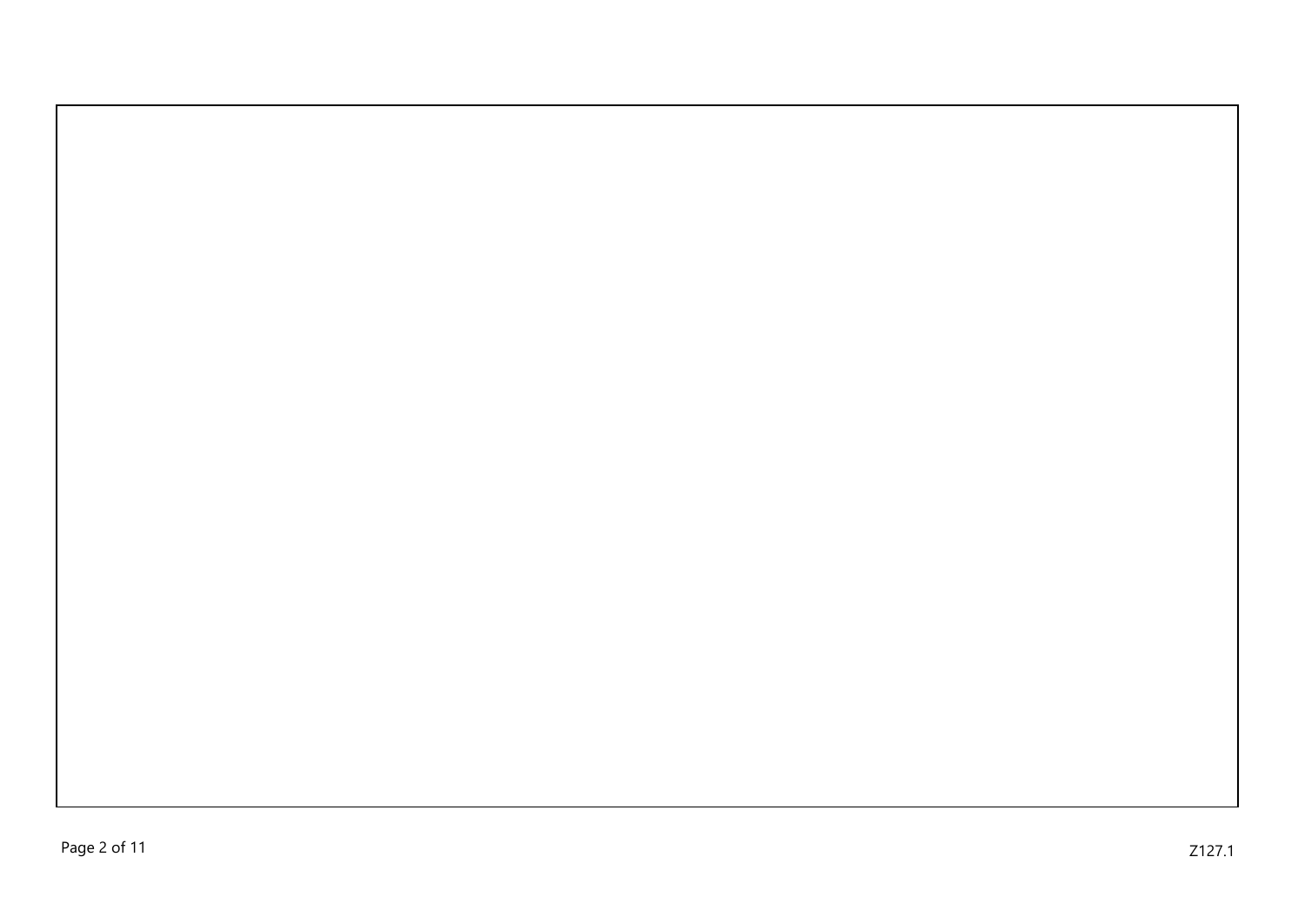| #              | Island              | House Name           | Name                       | Sex       | National ID | ، ه ، مرگ                     | ىئرىتر                                                 |
|----------------|---------------------|----------------------|----------------------------|-----------|-------------|-------------------------------|--------------------------------------------------------|
|                | AA. Mathiveri       |                      |                            |           |             |                               |                                                        |
|                | AA. Mathiveri       | Huvadhumaage         | Ibrahim Siyam              | ${\sf M}$ | A008502     |                               | وە ئۆر ئە                                              |
|                | AA. Thoddoo         |                      |                            |           |             |                               |                                                        |
| $\mathcal{P}$  | AA. Thoddoo         | Ferose               | Adam Anis                  | ${\sf M}$ | A414179     | ې چ <sub>رم</sub><br>نو پر م  | وره ومرے                                               |
| B. Goidhoo     |                     |                      |                            |           |             |                               |                                                        |
| 3              | B. Goidhoo          | Dhinasha             | Ibrahim Mohamed            | M         | A107199     | امریزیز                       | ת היני בגת בנ                                          |
|                | GDh. Vaadhoo        |                      |                            |           |             |                               |                                                        |
| $\overline{4}$ | GDh. Vaadhoo        | Anoanaage            | Mumajjad Ibrahim           | M         | A404363     | ىر تەرىپە ي                   | כנים נפי השילים                                        |
|                | Gn. Fuvahmulah      |                      |                            |           |             |                               |                                                        |
| 5              | Gn. Fuvahmulah      | Dhoodigan. Ever Blue | Ibrahim Waheed             | M         | A275507     | دو پر مهر در دود              | مەھترىرى ئەيەتر                                        |
| 6              | Gn. Fuvahmulah      | Hoadhadu. Demand     | Ahmed Hamdhan Mohamed      | M         | A274709     | بر د و په وه<br>  رسمه و څمنه | . סגב גם זה בגם גב<br>גגבת גבתית בגבבת                 |
|                | HDh. Nolhivaranfaru |                      |                            |           |             |                               |                                                        |
|                | HDh. Nolhivaranfaru | Maalhendhooge        | Ikhthishama Abdulla Shiyam | F         | A362549     | ه به ۵ دو به<br>تر تر سربر پر | مِ رَصِيحَةً مَ صَعْرَاللَّهُ ۖ سُومَّرَةً             |
|                | K. Guraidhoo        |                      |                            |           |             |                               |                                                        |
| 8              | K. Guraidhoo        | Dreamy Life          | Mohamed Shuau              | ${\sf M}$ | A295447     | ، <sub>موج</sub> و برو<br>.   | وره رو دور<br>وبرمرونر شوره                            |
|                | K. Kaashidhoo       |                      |                            |           |             |                               |                                                        |
| 9              | K. Kaashidhoo       | Greek                | Ahmed Abdul Ghafoor        | M         | A289741     | ه مړين<br>د                   | ג סג כ"ג ג ס כ ס ג בר כ"ג<br>הג כ"ב "ה ה שינו יב הצייג |
| $ 10\rangle$   | K. Kaashidhoo       | Jupiter              | Saffah Shareef             | M         | A290174     | قح بوڪ <sup>ي</sup> ر         | سەرەپرە سەرىرۇ                                         |
| 11             | K. Kaashidhoo       | Raiyvina             | Ahmed Khalaf Hassan        | M         | A378852     | برە وبىر                      | رەرد زرە زىكە                                          |
| 12             | K. Kaashidhoo       | Tiupick              | Rihulath Saleem            | F.        | A290798     | جوړېږمنځ                      | ىرتە ئۇ ئىسرو                                          |
|                | Lh. Hinnavaru       |                      |                            |           |             |                               |                                                        |
| 13             | Lh. Hinnavaru       | <b>Ivory</b>         | Hussain Ameen Abdulla      | ${\sf M}$ | A220266     | وزوعي                         | جُسَمَ مِنْ مَرَحٍ مِنْ مَنْ قَدْاللَّهُ               |
|                | Lh. Kurendhoo       |                      |                            |           |             |                               |                                                        |
| 14             | Lh. Kurendhoo       | Nishaan              | Mohamed Nisham Hussain     | M         | A216591     | سرىشەشر                       | ورەرو سرشۇ بىسكەش                                      |
| 15             | Lh. Kurendhoo       | Sooraj               | Abdulla Alim               | M         | A216511     | دو پر ہ<br>سنونو تع           | مَدْهِ مِنْ اللَّهُ مُنْ مِنْ حَرْدٌ                   |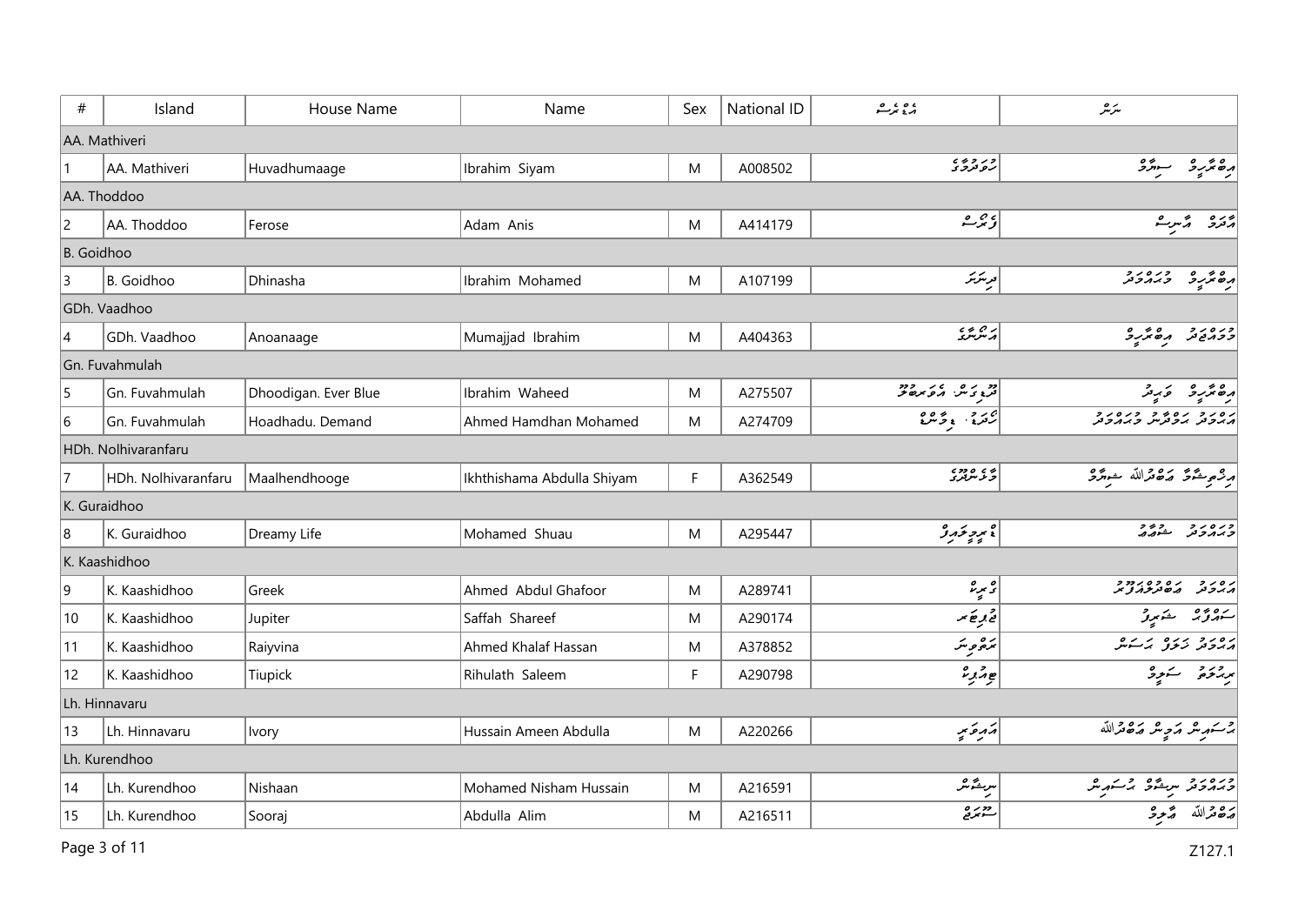| Lh. Naifaru |                  |                        |                            |           |         |                                  |                                                       |
|-------------|------------------|------------------------|----------------------------|-----------|---------|----------------------------------|-------------------------------------------------------|
| 16          | Lh. Naifaru      | Aasaaruge              | Ifaadhath Mohamed          | F         | A219904 | پر چو ۽<br>  پر پي پير پر        | و ره ر و<br>تر پروتر<br>د محمد و<br>معمول حم          |
| Male'       |                  |                        |                            |           |         |                                  |                                                       |
| 17          | Male'            | Dhaftharu. No RS 12218 | Mohamed Aslam              | M         | A256392 | تروم پر سرچينې بر سر 12218       | برعبره<br>و ر ه ر و<br><i>و بر</i> پر <del>و</del> تر |
| 18          | Male'            | Ma. Morning View       | Aminath Shafaq             | F         | A166766 | وړ٠ وګېږ شوه پر                  | د کرد و کرد و                                         |
|             | R. Meedhoo       |                        |                            |           |         |                                  |                                                       |
| 19          | R. Meedhoo       | Thaaif                 | Mohamed Rameez             | M         | A146441 | پر مرتز                          | ورەرو كردو                                            |
|             | R. Rasgetheemu   |                        |                            |           |         |                                  |                                                       |
| 20          | R. Rasgetheemu   | Saaniyaa               | Aishath Naazlee            | F         | A068824 | سەّسرد                           | ۇرمىنى ئىنج م                                         |
|             | R. Rasmaadhoo    |                        |                            |           |         |                                  |                                                       |
| 21          | R. Rasmaadhoo    | Meezaan                | Ismail Maiz                | ${\sf M}$ | A237210 | جەنچىر                           | ر شۇر ئۇرغ                                            |
| S. Feydhoo  |                  |                        |                            |           |         |                                  |                                                       |
| 22          | S. Feydhoo       | Paris Villa            | Abdulla Manikfan           | ${\sf M}$ | A079672 | ۇ برىشو ئۇ                       | ر ھ قراللّه <sub>ح</sub> سرير تو سر                   |
|             | S. Hithadhoo     |                        |                            |           |         |                                  |                                                       |
| 23          | S. Hithadhoo     | Fuhkafage              | Ibrahim Waail              | M         | A277109 | د ه د ر ،<br>ز ۱۸ ز د            | رەترىر ئەر                                            |
|             | S. Hulhudhoo     |                        |                            |           |         |                                  |                                                       |
| 24          | S. Hulhudhoo     | Annaarumaage           | Mohamed Imran Ahmed Jaleel | M         | A273789 | ر ه په وه و<br>مرس پرچ د         | ورەر دە ئەھەرەر دەر دە                                |
| 25          | S. Hulhudhoo     | Nooraaneege            | Maanih Majdhee             | ${\sf M}$ | A014542 | بزلز میرند<br>سربر سر            | ۇسر2 كەقمىر                                           |
| Sh. Feevah  |                  |                        |                            |           |         |                                  |                                                       |
| 26          | Sh. Feevah       | Kudhiraiymaage         | Abdulla Reeman             | ${\sf M}$ | A261683 | و ره وه و<br>ما تر پره و د       | پرځترالله مرځ شر                                      |
|             | Sh. Maaungoodhoo |                        |                            |           |         |                                  |                                                       |
| 27          | Sh. Maaungoodhoo | Moonimaage             | Hussain Hassan             | M         | A078966 | دو پر پر<br>تر سرچر <sub>ک</sub> | يز شهر شر پر سند شر                                   |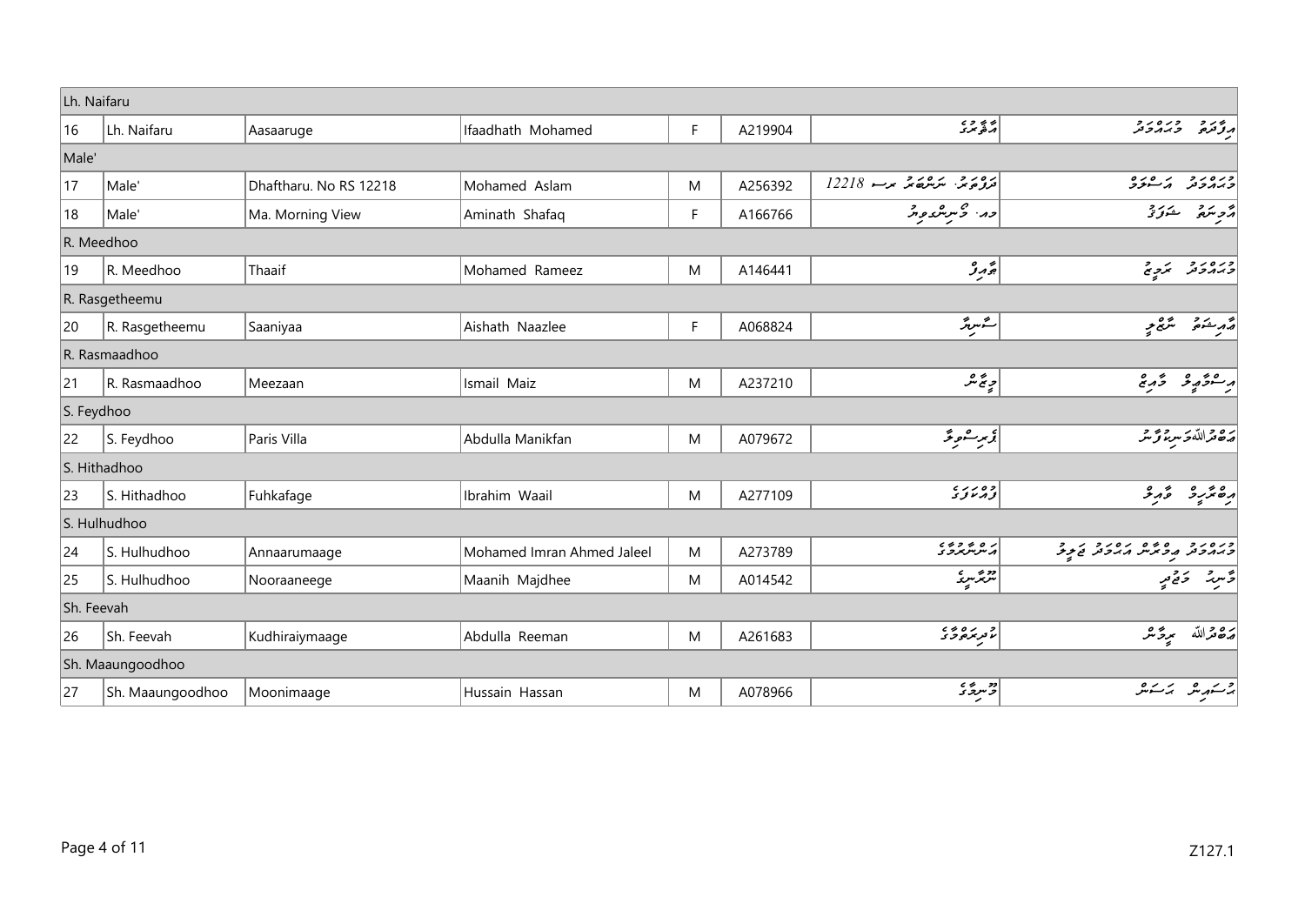## *w7qAn8m?sCw7mRo>u;wEw7mRw;sBo<*

| ' مرمر | 'يئرىثر: |
|--------|----------|
|        |          |
|        |          |
|        |          |

## *w7q9r@w7m>sCw7qHtFoFw7s;mAm=q7w7qHtFoFw7s;*

| بر ه | ىر مىر |  |
|------|--------|--|
|      |        |  |
|      |        |  |
|      |        |  |

| $\frac{2}{n}$ | $\overline{\phantom{a}}$ | اير هنه. | $\mathcal{O} \times$<br>سرسر |
|---------------|--------------------------|----------|------------------------------|
|               |                          |          |                              |
|               |                          |          |                              |
|               |                          |          |                              |

| ىرتىر: | 。<br>سر سر | .,<br>مرسر |
|--------|------------|------------|
|        |            |            |
|        |            |            |
|        |            |            |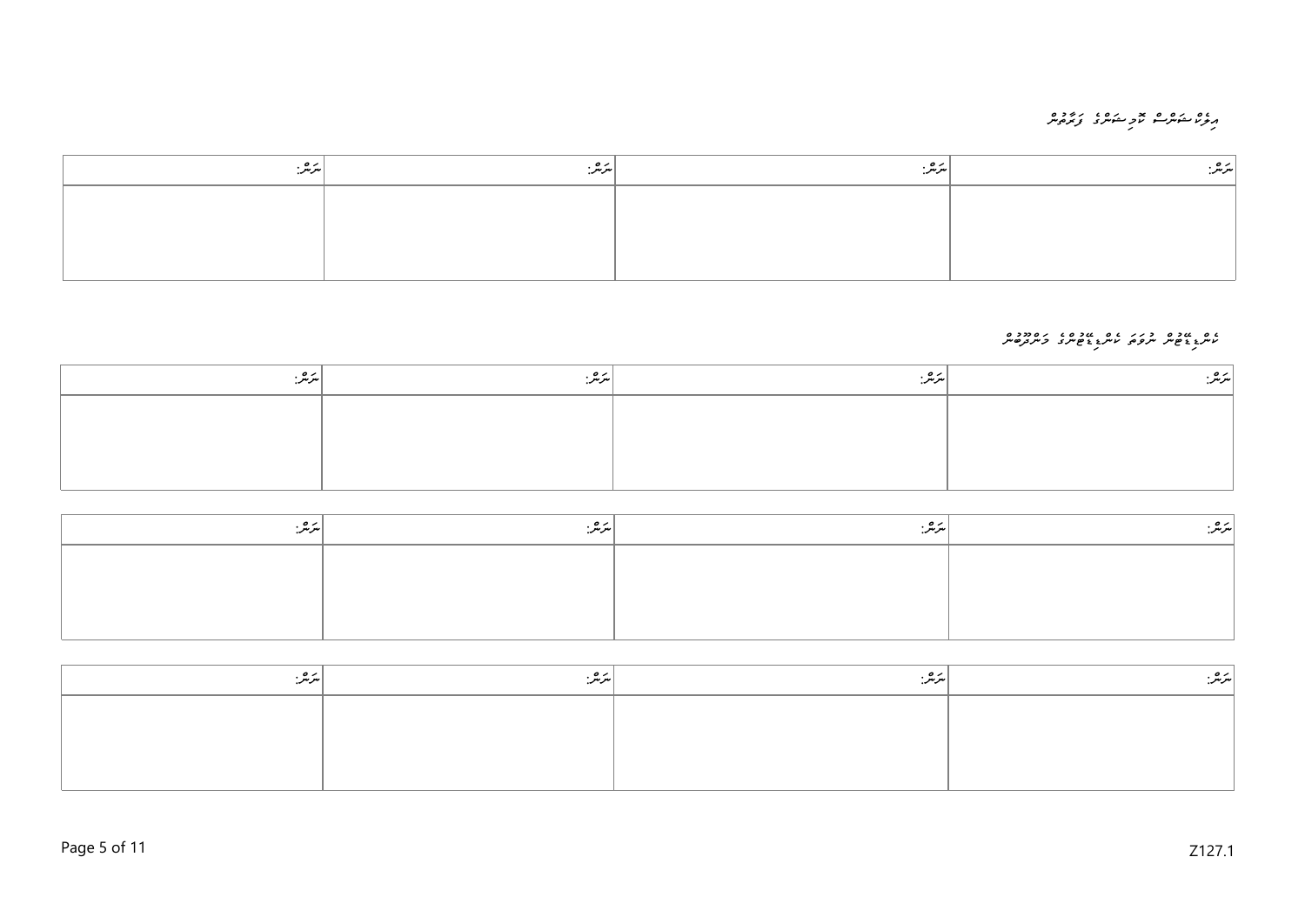| يزهر | $^{\circ}$ | ىئرىتر: |  |
|------|------------|---------|--|
|      |            |         |  |
|      |            |         |  |
|      |            |         |  |

| <sup>.</sup> سرسر. |  |
|--------------------|--|
|                    |  |
|                    |  |
|                    |  |

| ىئرىتر. | $\sim$ | ا بر هه. | لىرىش |
|---------|--------|----------|-------|
|         |        |          |       |
|         |        |          |       |
|         |        |          |       |

| $\overline{\phantom{a}}$<br>سرس. | ر ه<br>,,, | . . | 。<br>سرس. |
|----------------------------------|------------|-----|-----------|
|                                  |            |     |           |
|                                  |            |     |           |
|                                  |            |     |           |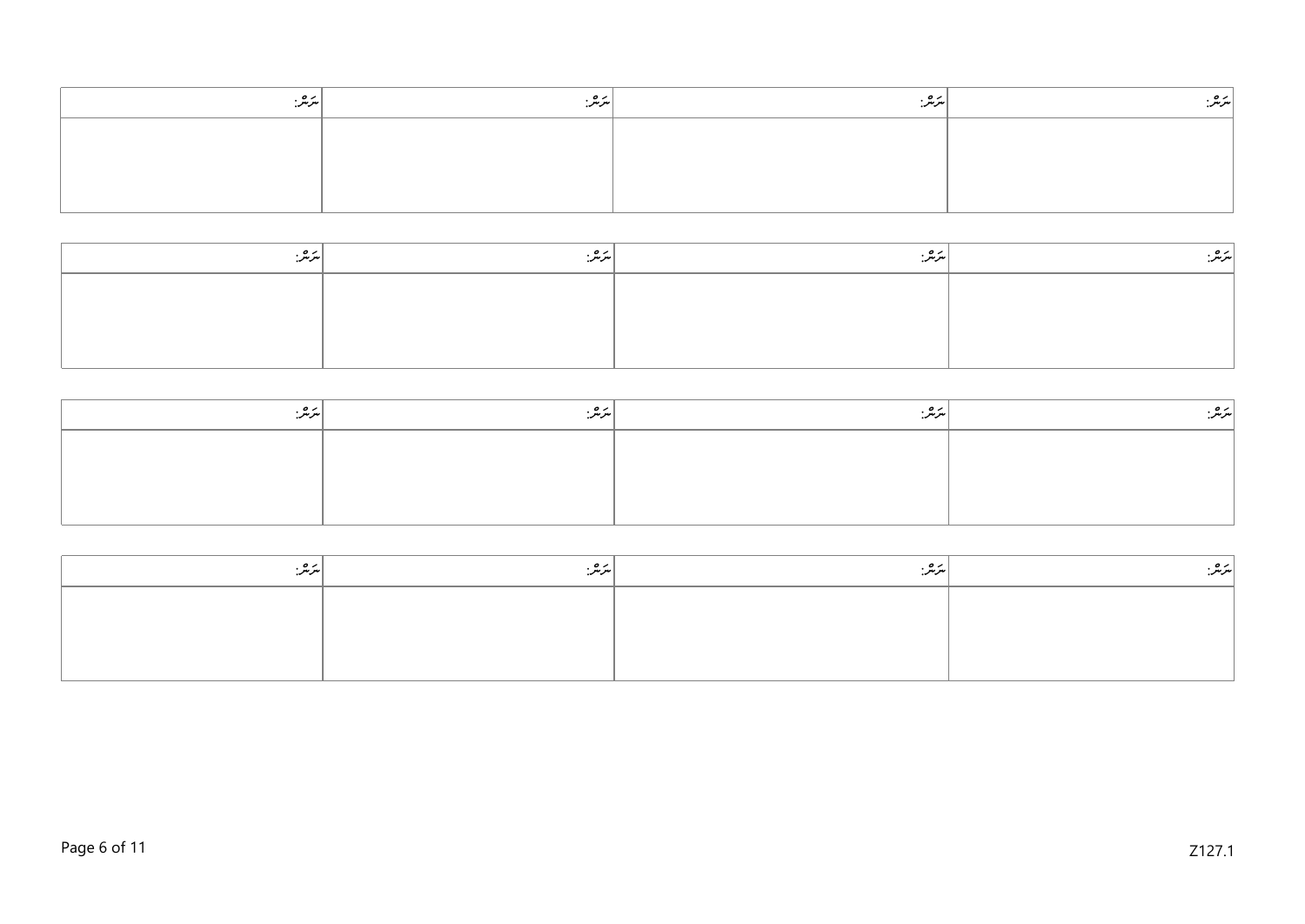| ير هو . | $\overline{\phantom{a}}$ | يرمر | اير هنه. |
|---------|--------------------------|------|----------|
|         |                          |      |          |
|         |                          |      |          |
|         |                          |      |          |

| ئىرتىر: | $\sim$<br>ا سرسر . | يئرمثر | o . |
|---------|--------------------|--------|-----|
|         |                    |        |     |
|         |                    |        |     |
|         |                    |        |     |

| نتزيتر به | 。 | 。<br>سرسر. | o <i>~</i> |
|-----------|---|------------|------------|
|           |   |            |            |
|           |   |            |            |
|           |   |            |            |

|  | . ه |
|--|-----|
|  |     |
|  |     |
|  |     |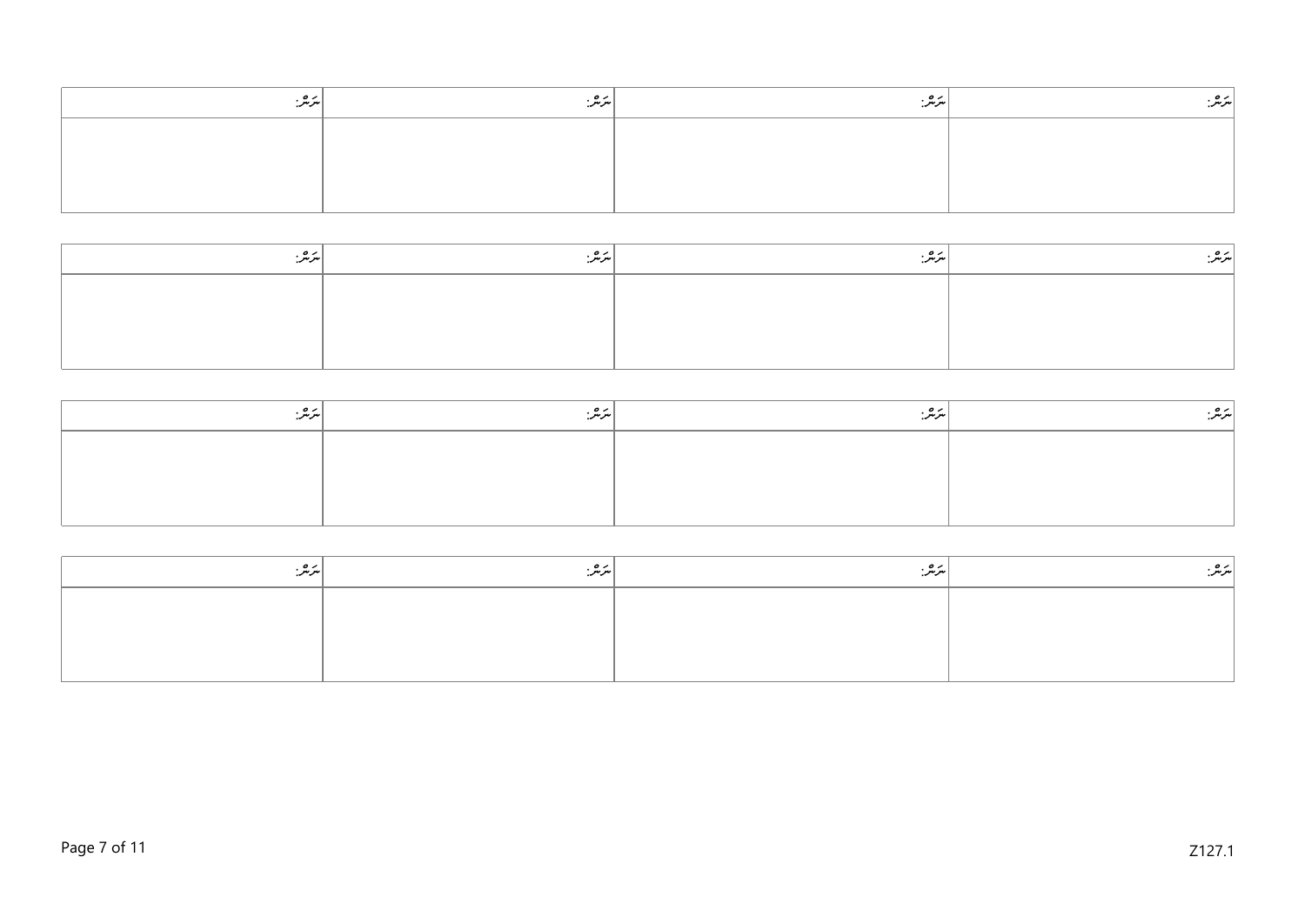| ير هو . | $\overline{\phantom{a}}$ | يرمر | اير هنه. |
|---------|--------------------------|------|----------|
|         |                          |      |          |
|         |                          |      |          |
|         |                          |      |          |

| ىر ھ | $\circ$ $\sim$<br>ا سرسر. | $\circ$ $\sim$<br>' سرسر . | o <i>~</i><br>سرسر. |
|------|---------------------------|----------------------------|---------------------|
|      |                           |                            |                     |
|      |                           |                            |                     |
|      |                           |                            |                     |

| 'تترنثر: | 。<br>,,,, |  |
|----------|-----------|--|
|          |           |  |
|          |           |  |
|          |           |  |

|  | . ه |
|--|-----|
|  |     |
|  |     |
|  |     |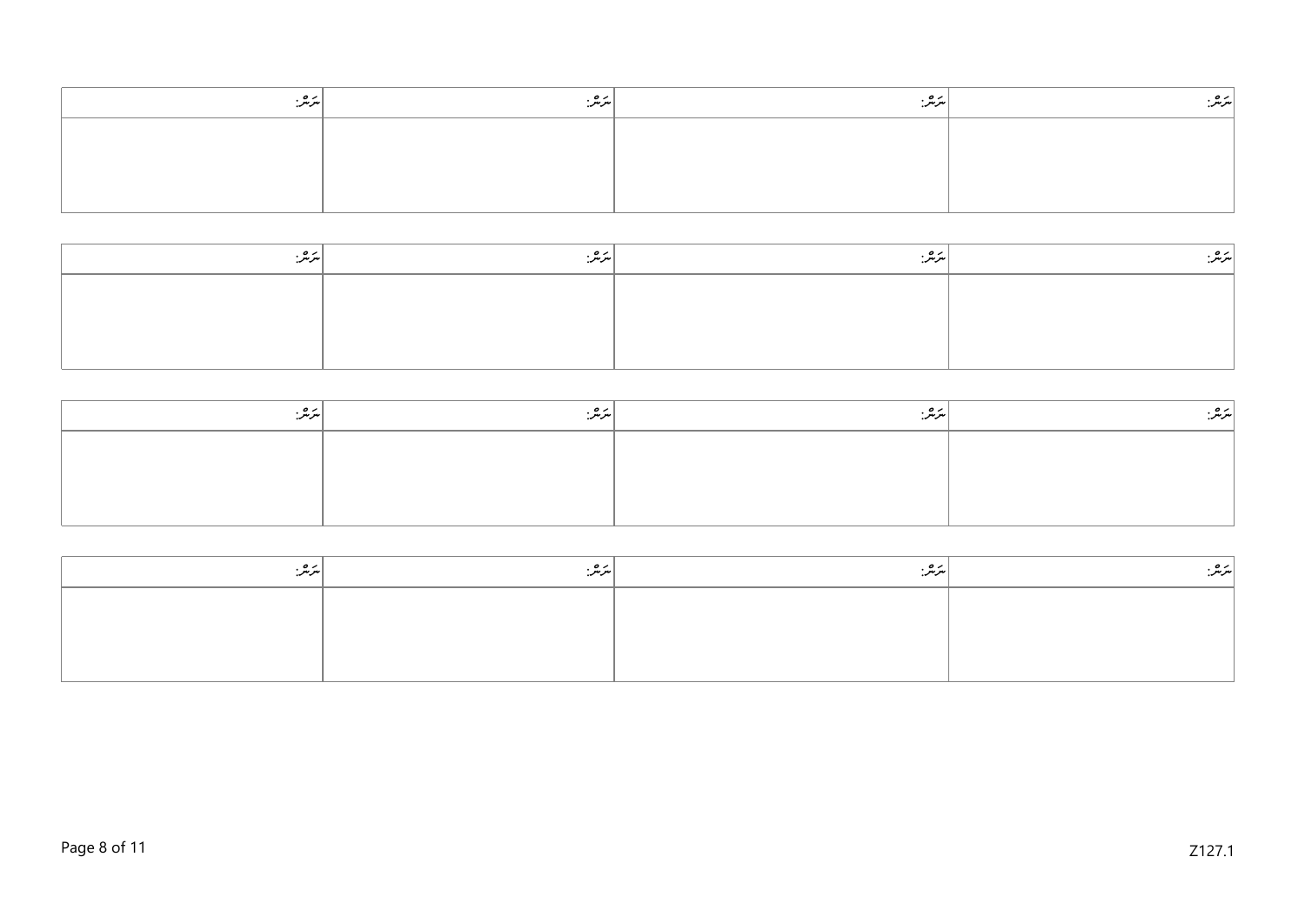| $\cdot$ | 。 | $\frac{\circ}{\cdot}$ | $\sim$<br>سرسر |
|---------|---|-----------------------|----------------|
|         |   |                       |                |
|         |   |                       |                |
|         |   |                       |                |

| ايرعر: | ر ه<br>. . |  |
|--------|------------|--|
|        |            |  |
|        |            |  |
|        |            |  |

| بر ه | 。 | $\overline{\phantom{0}}$<br>َ سومس. |  |
|------|---|-------------------------------------|--|
|      |   |                                     |  |
|      |   |                                     |  |
|      |   |                                     |  |

| 。<br>. س | ىرىىر |  |
|----------|-------|--|
|          |       |  |
|          |       |  |
|          |       |  |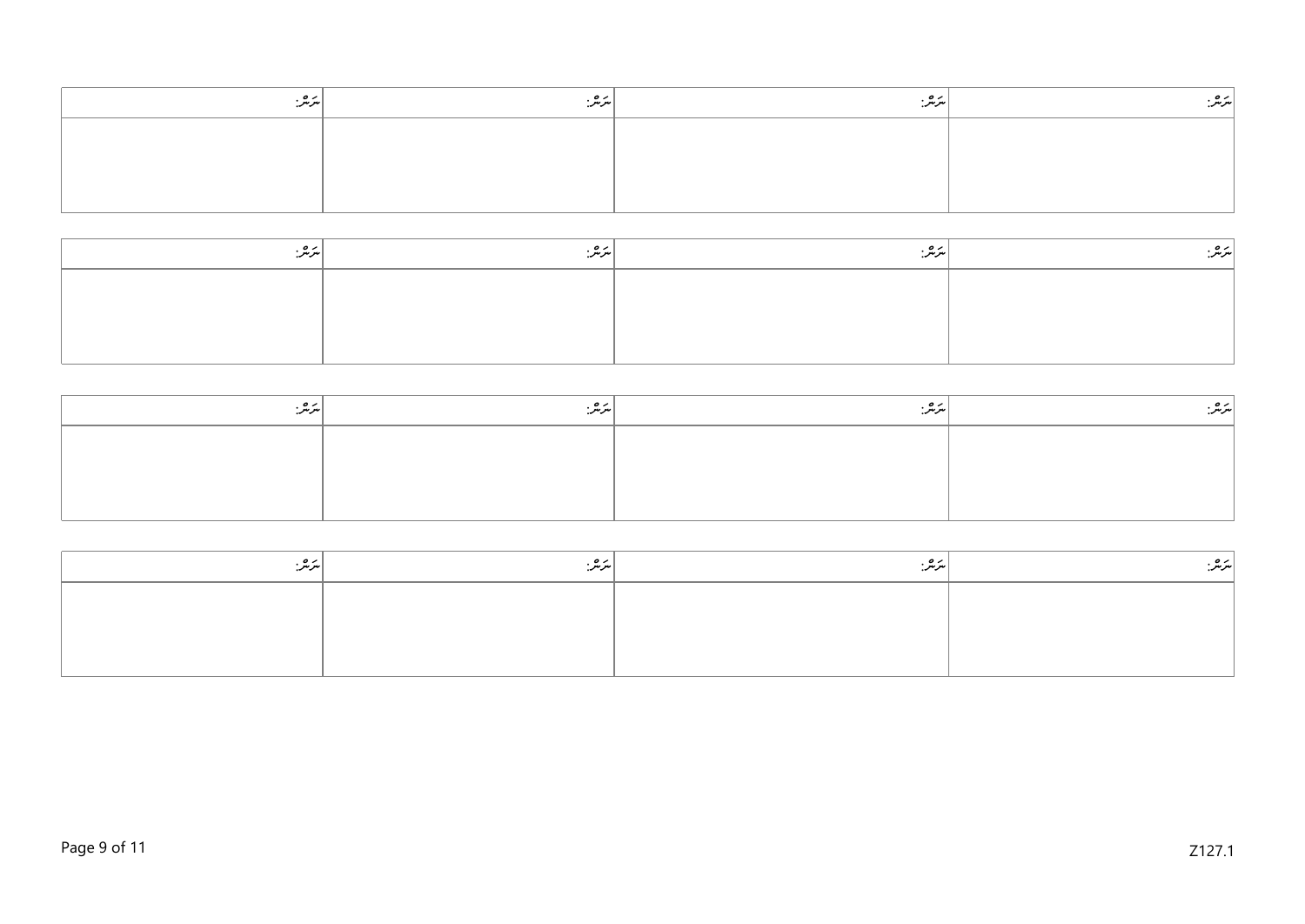| ير هو . | $\overline{\phantom{a}}$ | يرمر | اير هنه. |
|---------|--------------------------|------|----------|
|         |                          |      |          |
|         |                          |      |          |
|         |                          |      |          |

| ئىرتىر: | $\sim$<br>ا سرسر . | يئرمثر | o . |
|---------|--------------------|--------|-----|
|         |                    |        |     |
|         |                    |        |     |
|         |                    |        |     |

| 。 | . .<br>سمرسمد. | ىئرىتىز: |
|---|----------------|----------|
|   |                |          |
|   |                |          |
|   |                |          |

|  | . ه |
|--|-----|
|  |     |
|  |     |
|  |     |